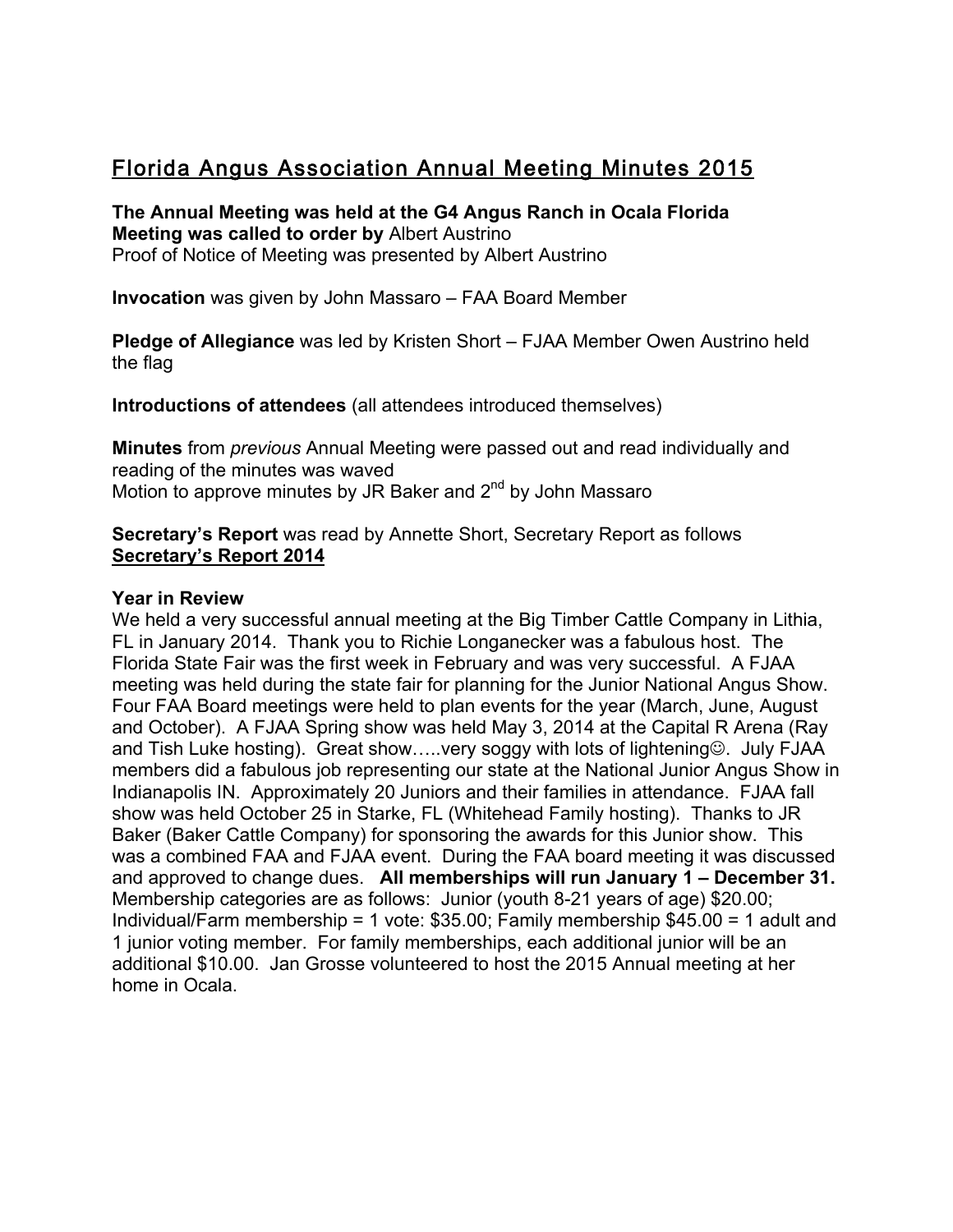2014 Officers Albert Austrino – President Richie Longanecker – Vice President Annette Short – Secretary Rick Stotler – Treasurer Jan Grosse – Website

2014 Board Members Jeff Vermillion John Massaro JR Baker Don Bailey Dr. Roger West Sam Cone Kirk Piepenbrink Kristen Short Jan Grosse

We wish to thank all of our Officers, Board Members, Junior Angus Team, and Junior Angus Advisor for all their work and time. Motion to approve report by John Massaro and 2<sup>nd</sup> by Jan Grosse

**Treasurer's Report** was read by Rick Stotler as follows Bank Balance in FAA ending January 2015 \$2,199.50 Bank Balance in FJAA ending January 2015 \$2,823.86

#### **FAA Annual Summary**

Deposits: Dues \$891.91 Annual Meeting \$525.00 Silent Auction \$252.00 Total +\$1668.91

Expenses: Florida Cattleman Advertising \$416.00 Web Page \$525.00 Trophy \$32.39 Jr. Nationals \$150.00 Wells Fargo (Checks, etc) \$165.89 Tax Prep \$400.00 Florida Farm Bureau Insurance \$251.70 Florida State Fair Sponsorship \$300.00 Corp. Tax \$61.25 Total -\$2,304.23

# **FJAA Annual Summary**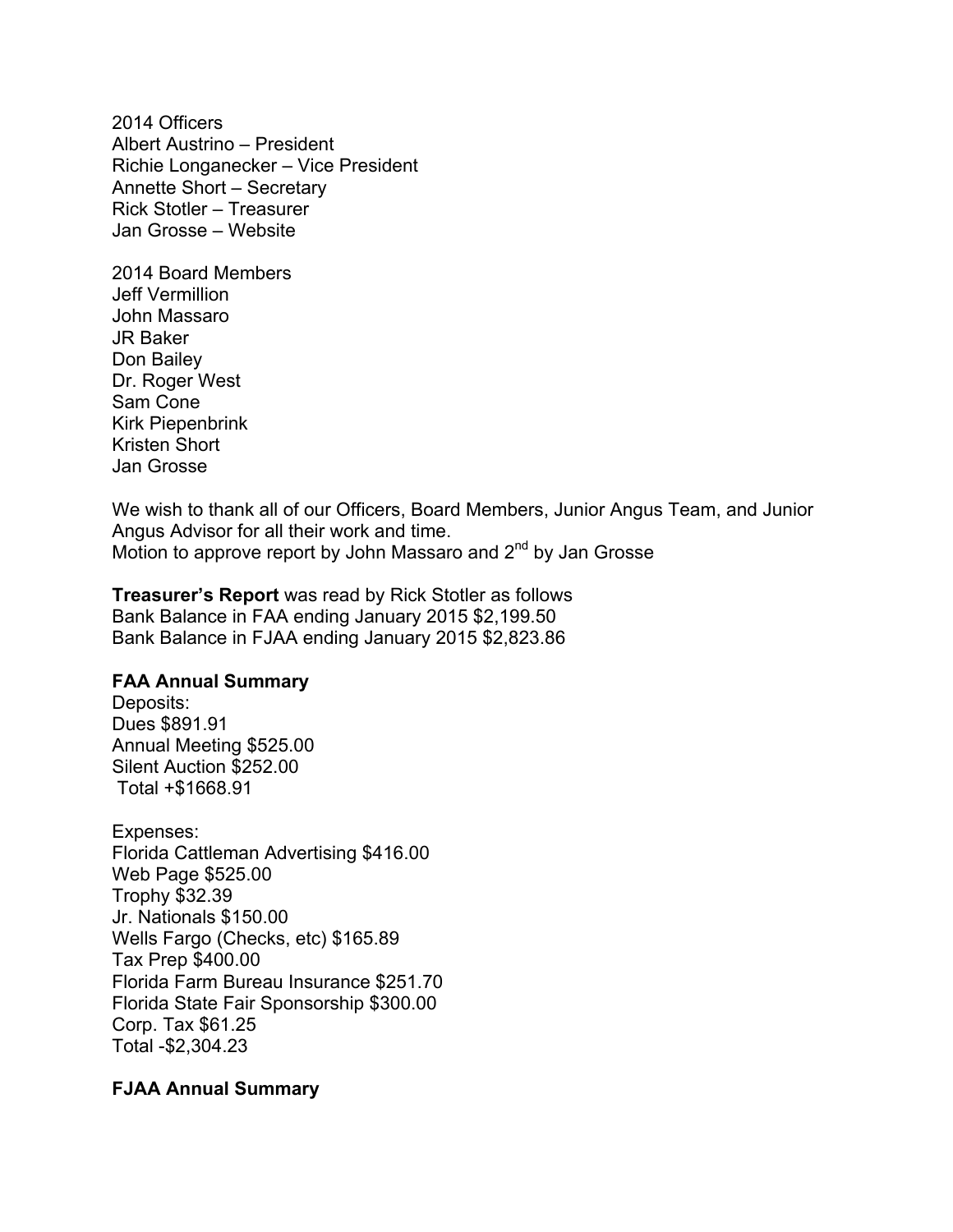Deposits: Shirts \$297.00 Entry Fees \$470.00 Return Payout \$245.00 Lunch \$270.00 Award Sponsor \$404.00 Silent Auction \$120.00 Total + \$1806.00

Expenses: Table Top 3 panel Display and display materials \$246.69 Shirts \$75.25 Online Deposit Image \$3.00 Awards (Holly Sigler) \$264.02 Cash Payout \$500.00 Lunch \$325.00 Judge \$300.00 Fairgrounds Rental \$200.00 Show sticks \$50.26 Embroidery \$60.00 Total -\$2024.22

Motion to approve report by JR Baker and  $2^{nd}$  by Donna Brommel

**Junior Angus Report** was read by Kristen Short – Junior Angus Advisor The FJAA participated at the following for the year: January – South Florida Fair February – Florida State Fair February – Osceola Fair May – Spring Field Day July – National Junior Angus Show October – Fall Field Day

The most participation and best results from Juniors in quite some time. Albert Austrino announced that Kristen Short had submitted her resignation from the FJAA Advisor position as she will be working to complete her education. Albert thanked Kristen for her service to the FJAA. He also asked for members that would be interested in working with the Juniors to let him know.

Motion to approve report by Rick Stotler and 2<sup>nd</sup> by Tiffany Williams

# **Web Page Report** was read by Jan Grosse

Website has been working well. Jan posts what is submitted to her onto the website. Minutes from the annual meeting will be posted on the site. Jan encourages all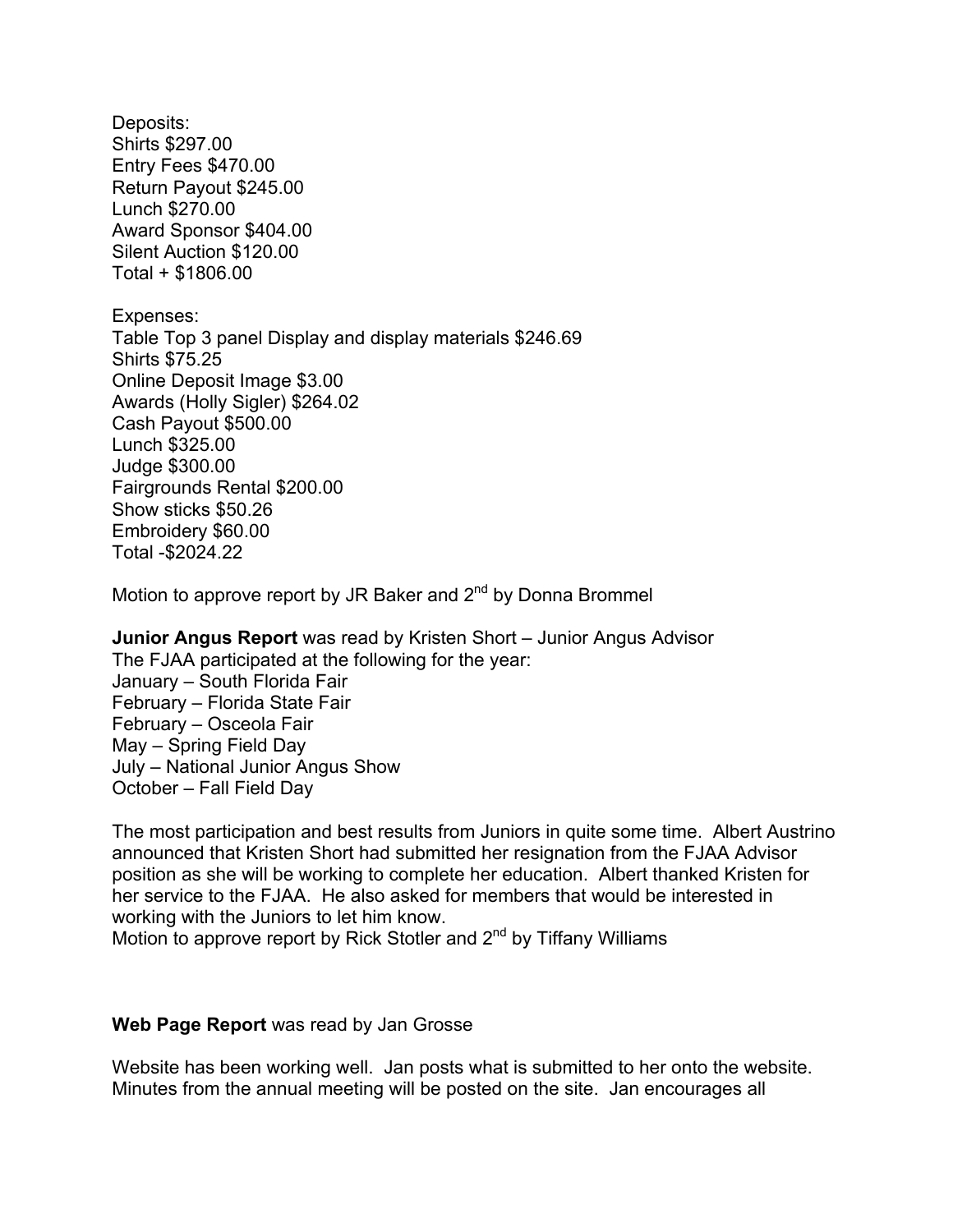members to use the classified ad section. There are directions on the website on how to post to the classifieds. Once submitted they most go to Jan for approval before they are posted on the website. Check site for news, show information. The next show is the South Florida Fair. The fair paid \$14,000.00 in premiums with 64 head exhibited last year. This year they are expecting 90 for 2015. 155 head of Angus were shown at the Florida State Fair.

Motion to approve report by Don Bailey and 2<sup>nd</sup> by Kurt Piepenbrink

# **Election of Officers**

The following were elected into office to serve the Florida Angus Association for 2015 **President:** Albert Austrino **Vice President:** John Massaro **Secretary:** Annette Short **Treasurer:** Rick Stotler

Motion to accept Don Bailey and  $2^{nd}$  by Kirk Piepenbrink

# **Recognition Gifts**

Don Bailey was recognized for his outstanding service and dedication. Albert Austrino stated his appreciation for all the years of service Don has given to the FAA and his support of the FJAA.

Kristen Short was recognized for her work as the Junior Advisor.

Jan Grosse was recognized for hosting the annual meeting.

# **Members Discussion**

Kurt Piepenbrink discussed educational program.

Albert Austrino discussed need for educational program ideas…. What do the members want to learn about and gain knowledge related the Angus breed? We need volunteers to be at a booth at the Florida State Fair (John Massaro volunteered to help man the information booth during the fair). State Fair has asked that we provide 2 people from the association to assist with the Angus shows.

Gabby Hernandez spoke about the FJAA Royalty. There is a handbook and rules and Albert Austrino recognized that the ladies representing the Juniors in these positions have done a great job. Gabby wanted to encourage other girls to apply. Gabby discussed the National Junior Angus Queens luncheon and how the royalty hand out ribbons at the National show.